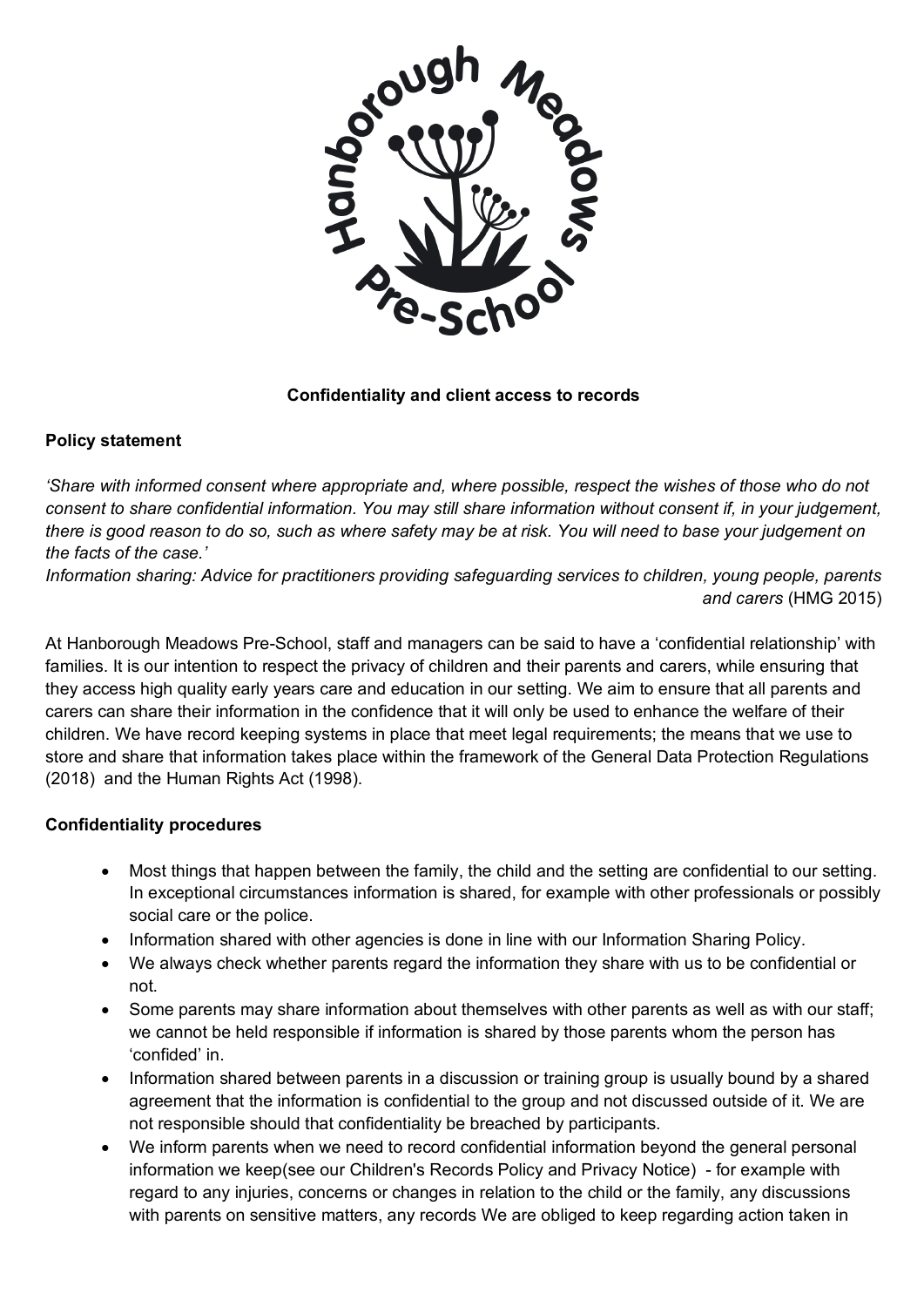respect of child protection and any contact and correspondence with external agencies in relation to their child.

- We keep all records securely (see our Children's Records Policy and Privacy Notice).
- Information is kept in a manual file, or electronically. However, our staff may also use a computer to type reports, or letters. Where this is the case, the typed document is deleted from the PC and only the hard copy kept. We do not keep electronic records on children, other than the register, the EYTT and financial data.
- Where it is helpful to keep an electronic copy, we download it onto a disc, labelled with the child's name and kept securely in the child's file. No documents are kept on the hard drive. This is because the settings' PC's do not have facilities for confidential user folders.
- Our staff discuss children's general progress and well-being together in meetings, but more sensitive information is restricted to our manager and the child's key person, and is shared with other staff on a need to know basis.
- Our discussions with other professionals take place within a professional framework and not on an informal or ad-hoc basis.
- Where third parties share information about an individual us; our practitioners and managers check if it is confidential, both in terms of the party sharing the information and of the person whom the information concerns.

Client access to records procedures

Parents may request access to any confidential records we hold on their child and family following the procedure below:

- **1.** The parent is the 'subject' of the file in the case where a child is too young to give 'informed consent' and has a right to see information that our setting has compiled on them.
- **2.** Any request to see the child's personal file by a parent or person with parental responsibility must be made in writing to the setting leader or manager.
- **3.** We acknowledge the request in writing, informing the parent that an arrangement will be made for him/her to see the file contents, subject to third party consent.
- **4.** Our written acknowledgement allows 40 working days for the file to be made ready.
- **5.** A fee may be charged for repeated requests, or where a request requires excessive administration to fulfil.
- **6.** Our manager informs their line manager and legal advice may be sought before sharing a file/I may seek legal advice before sharing a file.
- **7.** Our manager goes through the file with their line manager and ensures that all documents have been filed correctly, that entries are in date order and that there are no missing pages. They note any information, entry or correspondence or other document which mentions a third party.
- We write to each of those individuals explaining that the subject has requested sight of the file, which contains a reference to them, stating what this is.
- They are asked to reply in writing to our manager giving or refusing consent for disclosure of that material.
- We keep copies of these letters and their replies on the child's file.
- **11.** 'Third parties' include each family member noted on the file; so where there are separate entries pertaining to each parent, step parent, grandparent etc, we write to each of them to request third party consent.
- **12.** Third parties also include workers from any other agency, including children's social care and the health authority for example. Agencies will normally refuse consent to share information, preferring instead for the parent to be redirected to those agencies for a request to see their file held by that agency.
- **13.** Members of our staff should also be written to, but we reserve the right under the legislation to override a refusal for consent or to just delete the name of the staff member and not the information. we may grant refusal if the member of staff has provided information that could be considered 'sensitive' and the staff member may be in danger if that information is disclosed; or if that information is the basis of a police investigation. However, if the information is not sensitive, then it is not in our interest to withhold that information from a parent. In each case this should be discussed with members of staff and decisions recorded.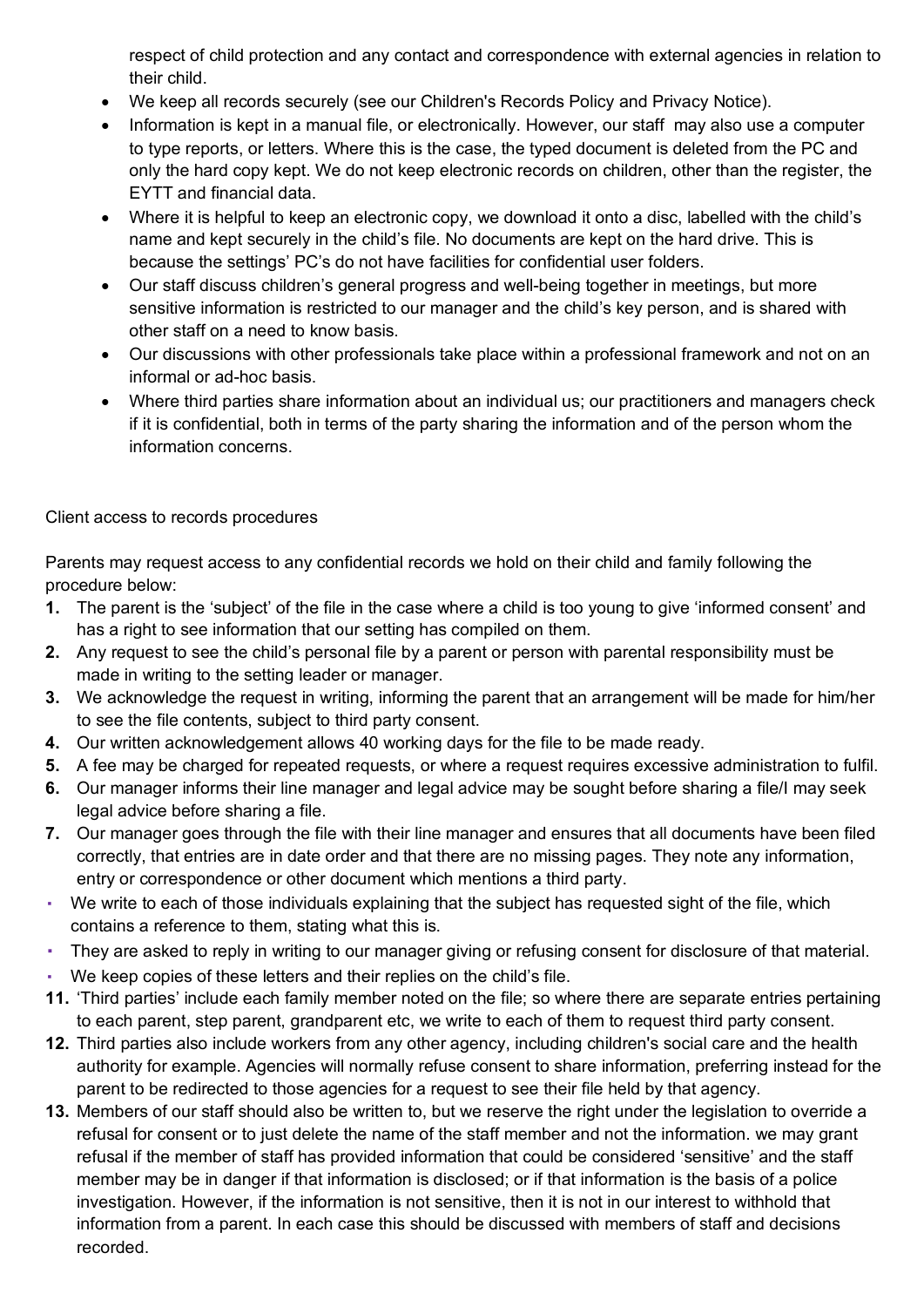- **14.** When we have received all the consents/refusals our manager takes a photocopy of the complete file. On the copy of the file, our manager removes any information that a third party has refused consent for us to disclose and blank out any references to the third party, and any information they have added to the file, using a thick marker pen.
- **15.** The copy file is then checked by the line manager and legal advisors to verify that the file has been prepared appropriately.
- **16.** What remains is the information recorded by the setting, detailing the work initiated and followed by them in relation to confidential matters. This is called the 'clean copy'.
- **17.** We photocopy the 'clean copy' again and collate it for the parent to see.
- **18.** Our manager informs the parent that the file is now ready and invites him/ her to make an appointment to view it.
- **19.** Our manager and their line manager meet with the parent to go through the file, explaining the process as well as what the content of the file records about the child and the work that has been done. Only the person(s) with parental responsibility can attend that meeting, or the parent's legal representative or interpreter.
- **20.** The parent may take a copy of the prepared file away; but, to ensure it is properly explained to and understood by the parent, we never hand it over without discussion.
- **21.** It is an offence to remove material that is controversial or to rewrite records to make them more acceptable. Our recording procedures and guidelines ensure that the material reflects an accurate and non-judgemental account of the work we have done with the family.
- **22.** If a parent feels aggrieved about any entry in the file, or the resulting outcome, then we refer the parent to our complaints procedure.
- **23.** The law requires that the information [we/I] hold must be held for a legitimate reason and must be accurate (see our Privacy Notice). If a parent says that the information we hold is inaccurate, then the parent has a right to request for it to be changed. However, this only pertains to factual inaccuracies. Where the disputed entry is a matter of opinion, professional judgement, or represents a different view of the matter than that held by the parent, we retain the right not to change that entry, but we can record the parent's view of the matter. In most cases, we would have given a parent the opportunity at the time to state their side of the matter, and it would have been recorded there and then.
- **24.** If there are any controversial aspects of the content of a child's file, we must seek legal advice. This might be where there is a court case between parents, where social care or the police may be considering legal action, or where a case has already completed and an appeal process is underway.
- **25.** We never 'under-record' for fear of the parent seeing, nor do we make 'personal notes' elsewhere.

Telephone advice regarding general queries may be made to The Information Commissioner's Office Helpline 0303 123 1113.

All the undertakings above are subject to the paramount commitment of our setting, which is to the safety and well-being of the child. Please see also our policy on Safeguarding Children and Child Protection.

# **Legal framework**

- General Data Protection Regulations (GDPR) (2018)
- Human Rights Act (1998)

# **Further guidance**

**1.** Information sharing: Advice for practitioners providing safeguarding services to children, young people, parents and carers (HM Government 2015)

This policy was adopted by Hanborough Meadows Pre-School *(name of provider)*